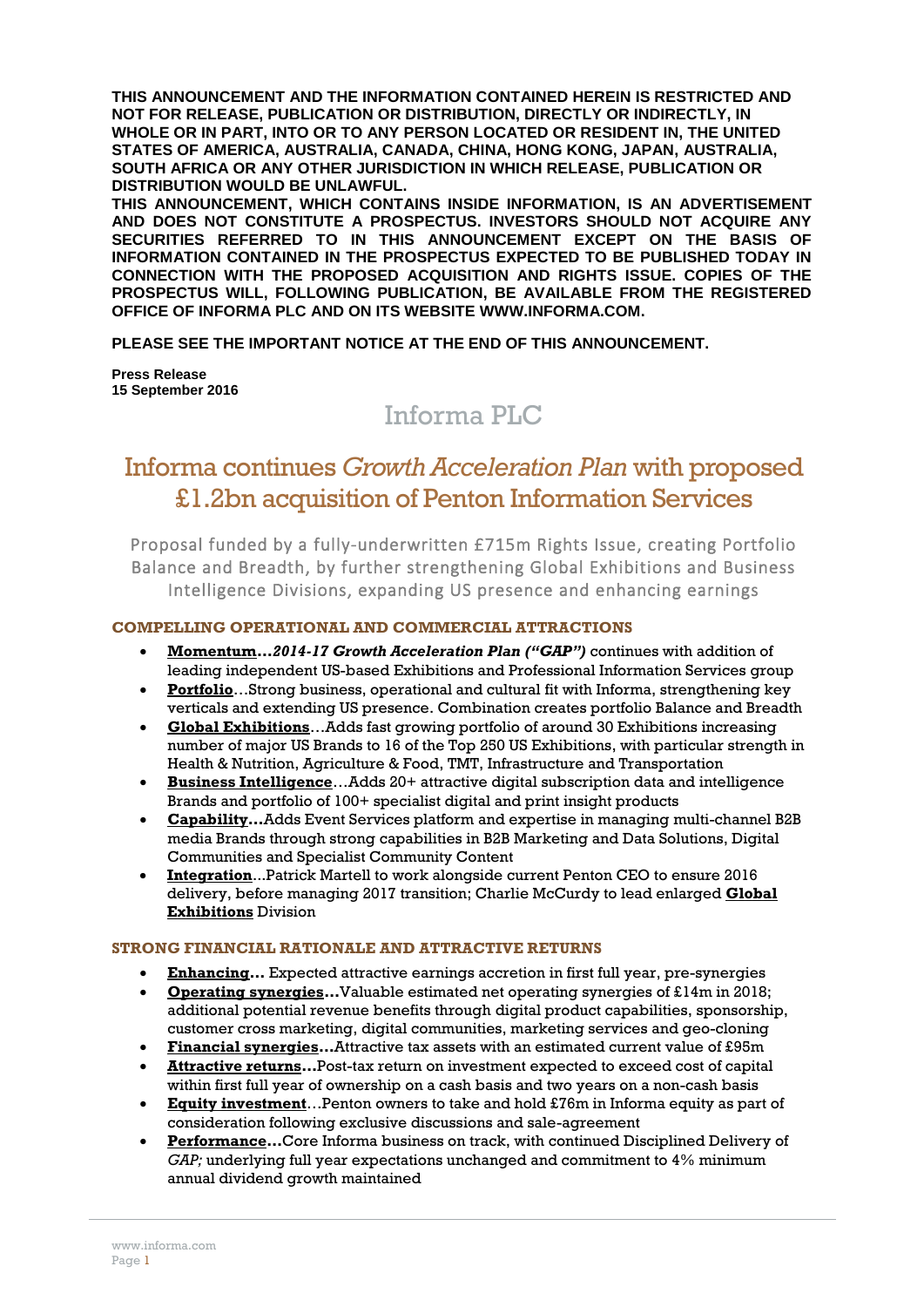#### **Stephen A. Carter, Group Chief Executive, said:**

"Today we are announcing continued progress on our *Growth Acceleration Plan* with the proposed addition of Penton Information Services. This combination will further strengthen our capabilities in Global Exhibitions and Business Intelligence and extend our US presence."

#### **He added:**

"Following extensive and exclusive talks with Penton's owners and management, today's announcement signals the next step in *GAP,* underlining our commitment to accelerated growth and international scale whilst delivering attractive returns for our shareholders."

#### **He concluded:**

"The opportunity created through the combination of Informa and Penton balances our portfolio and increases our scale and reach, further improving the predictability and sustainability of our growth performance and cash generation."

#### **SUMMMARY**

**London:** Informa (LSE: INF.L), ("Informa"), the international Business Intelligence, Exhibitions, Events and Academic Publishing Group, has reached agreement with MidOcean Partners and Wasserstein & Co to acquire the entire issued and outstanding capital stock of Penton, the leading independent USbased Exhibitions and Professional Information Services group for £1,180m.

The Acquisition will be funded through a combination of new debt and equity, including a fully underwritten rights issue of one Rights Issue Shares at 441 pence each for every four Existing Informa Shares to raise £715m. The Sellers (which include certain senior management alongside MidOcean Partners and Wasserstein & Co) will receive £1,105m consideration in cash and £76m in new Informa equity with a holding period of up to one year.

The Board of Directors of Informa believes the combination of Informa with Penton is commercially and financially compelling, with a strong portfolio fit that will significantly strengthen our **Global Exhibitions** and **Business Intelligence** Divisions, enhance our position in attractive verticals and increase our scale in the US, further improving long-term growth prospects.

Building on Informa's recent growth and expansion in Exhibitions and targeted rationalisation of its legacy conference portfolio, the combination will create one of the world's largest owner/operators of Exhibitions, Events and Conferences.

Penton's fast growing portfolio of around 30 Exhibitions includes leading brands in **Natural Products & Food** (*Natural Products Expo*), **Agriculture** (*Farm Progress*), **TMT** (*IWCE*), **Infrastructure** (*WasteExpo*) and **Transportation** (*MRO Event Portfolio*).

Additionally, Penton brings more than 20 attractive digital subscription data Brands in verticals including **Infrastructure** (*Equipment Watch),* **Transportation** *(Aviation Week Intelligence Network)* and **Design & Manufacturing** *(SourceESB*), and a portfolio of 100+ print and digital B2B insight products that complement and extend our portfolio of more than 100 digital subscription products within **Business Intelligence**.

Penton also adds significant and proven capability in areas such as Event Services, multi-channel B2B Media Brands, Digital Communities, B2B Content Marketing and other B2B Marketing Solutions, strengthening our offering in these areas and opening up new opportunities for growth.

The Acquisition forms part of the ongoing *2014-2017 Growth Acceleration Plan ("GAP")*, and will strengthen the revenue and operating profit contribution of the Group's **Global Exhibitions** and **Business Intelligence** Divisions, complementing the continued growth opportunities in **Academic Publishing** and **Knowledge and Networking**.

On completion, the enlarged Informa Group will have a significant presence across the US, accounting for 47% of annual pro-forma revenues.

#### **KEY TRANSACTION TERMS**

Under the terms of the Merger Agreement, Informa has agreed to acquire Penton from the Sellers for a total net consideration of £1,180m (\$1,558m), subject to customary adjustments, comprising:

**Part 1:** Cash consideration of £1,105m, to be funded through a combination of debt and equity, including a fully underwritten Rights Issue of £715m;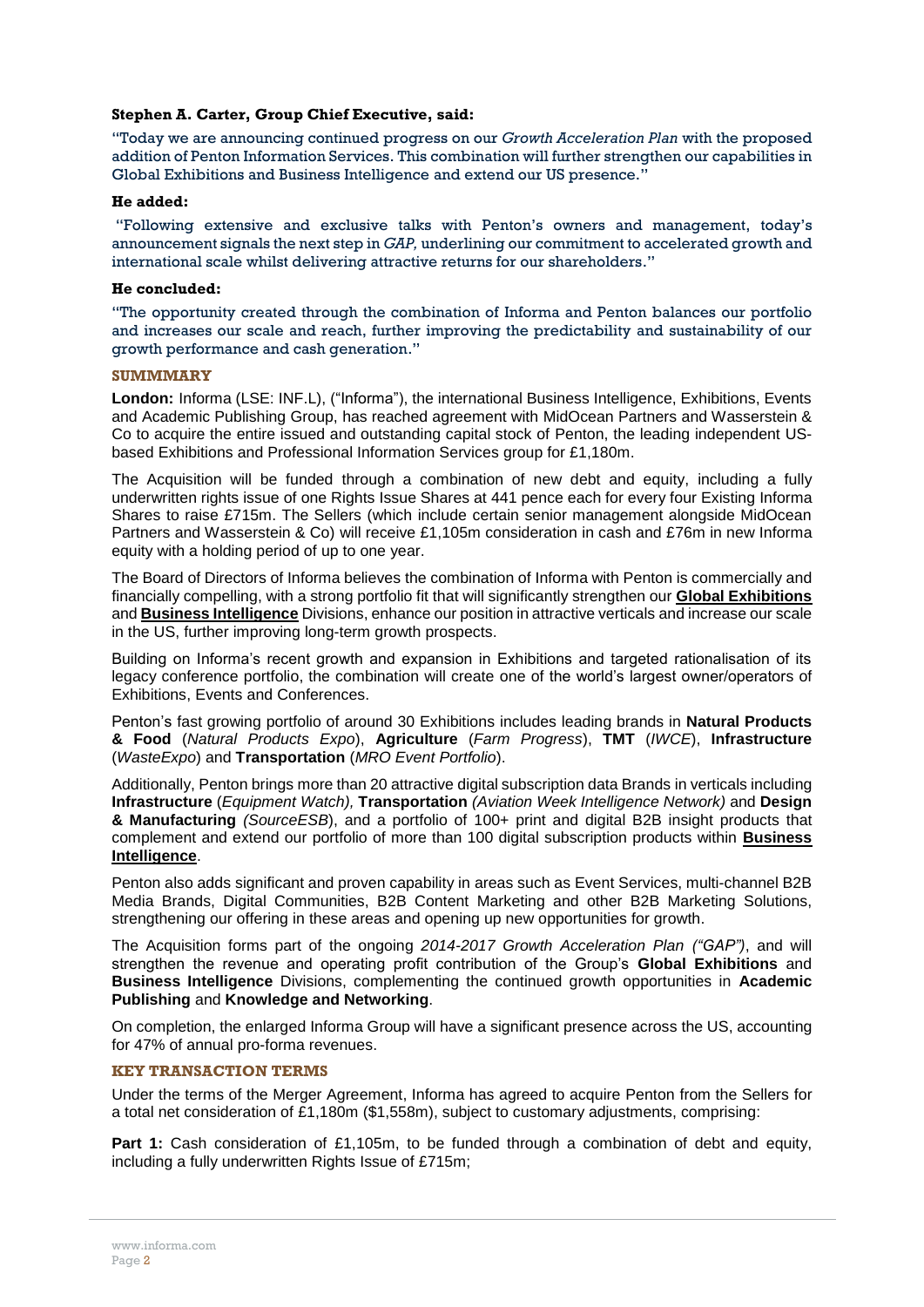**Part 2:** Equity consideration of £76m with a holding period of up to one year (subject to certain exceptions). Within this, £6m is to be paid to the management of Penton who own shares in the New York-based Group.

It is intended that the entire net proceeds of the Rights Issue will be used towards funding the Acquisition. Pro-forma for the Acquisition, the Informa Board believes that leverage will be approximately 2.6 times net debt to EBITDA as at 31 December 2016 (calculated in line with banking covenants).

The Acquisition is categorised as a Class 1 transaction under UK Listing Rules and so is conditional upon the approval of Informa shareholders.

#### **Barrett Gilmer, Managing Director of MidOcean Partners and Anup Bagaria, Co-Managing Partner of Wasserstein & Co said:**

*"Following extensive and exclusive discussions with Informa, we are delighted this transaction will take Penton to its natural next stage, combining two strong portfolios of exhibitions, data and information services businesses that will derive significant benefits from greater scale and international reach. We look forward to seeing these benefits materialise as ongoing shareholders in the enlarged Informa Group"*

## **SYNERGIES AND FINANCIAL IMPACT OF THE TRANSACTION**

Penton has had consistent growth in revenue and adjusted operating profit in recent years, reflecting its expanded and growing Exhibitions/Events portfolio and attractive growth in Digital revenues, balanced by managed decline in advertising related Print revenue. Non-Academic Print revenue of the enlarged Informa Group is expected to represent about 6% of revenue and less than 3% of adjusted operating profit.

Based on Penton's results for the 12 months ended 30 June 2016<sup>1</sup> , the Board consider that these results imply a trailing acquisition multiple of approximately 11x adjusted EBITDA.

**Operating Synergies:** The combination of Informa with Penton creates opportunities to generate valuable net operating synergies, estimated at an annualised £14 million in the second full year of ownership in 2018. Including these operating synergies implies a trailing Acquisition multiple of 10 times EBITDA. The estimated integration and other exceptional costs associated with realising these synergies is estimated at £18m in the period through to 31 December 2018.

On this basis, the Acquisition will deliver attractive earnings accretion in the first full financial year (ending 31 December 2017) following completion.

**Financial Synergies:** In addition, it is expected that on completion of the Acquisition, Informa will acquire historical tax assets at Penton, with an estimated current value of around £95 million, the majority of which we expect to be able to utilise by the end of 2018.

We also expect the Acquisition to deliver a positive post-tax return on invested capital, in excess of Informa's weighted average cost of capital, within the first year of ownership on a cash basis and within two years on a non-cash basis, comfortably inside our stated criteria for strategic acquisitions.

**Revenue Synergies:** Additionally, there are revenue acceleration opportunities that will arise from this Acquisition, that have not been included in the synergy assessment. These include deployment of digital products and services, systematic pursuit of sponsorship opportunities, customer crossmarketing, and internationalisation (including geo-cloning of exhibitions). Further, we expect to extend Penton's B2B marketing capabilities across **Business Intelligence** and the wider Group.

#### **STRONG PORTFOLIO FIT**

Informa and Penton have highly complementary portfolios, a similar operational approach and elements of common culture. Both companies have been through a period of portfolio change and business improvement to refocus on areas of growth and opportunity.

As a result of the combination, Informa's portfolio will be significantly strengthened in two of its four Operating Divisions, **Global Exhibitions** and **Business Intelligence**, with enhanced revenue growth and operating profit margins in both on a pro-forma basis. Each will account for around a quarter of the enlarged Informa Group's revenue post completion, with **Academic Publishing** Division representing 31%. The **Knowledge & Networking** Division will also benefit from improved margins and growth and will remain a similar proportion of the enlarged Group at 17% of revenue and around 10% of adjusted operating profit.

<sup>1</sup> Based on Penton's unaudited management accounts to 30 June 2016.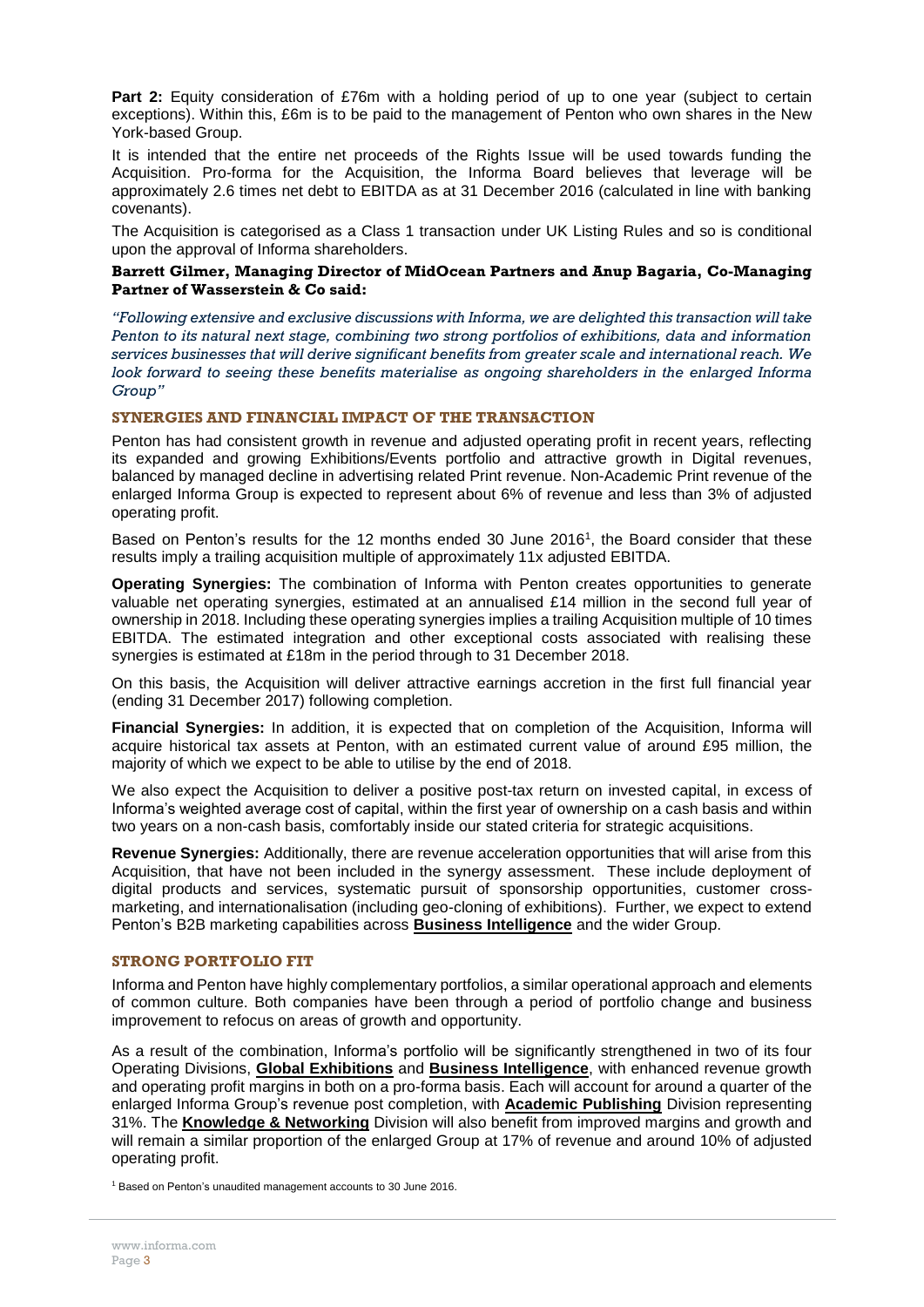- The enlarged **Global Exhibitions** Division will be one of the three largest US Exhibitions groups, with more than 70 US Exhibitions annually, including 16 of the Trade Show News Network's ("TSNN") Top 250 US Exhibitions. This continues its rapid growth over the last six years from a business reporting revenues of less than \$100m in 2009 to one delivering proforma revenue over \$500m. Penton's Events business has also grown strongly in recent years underlining the appeal of its Brands within attractive, growing verticals. The combination provides scale and reach within the largest Exhibitions market globally, creating a powerful platform for customer engagement, marketing and digital innovation. Informa's international reach and experience in successfully geo-cloning Exhibition Brands also presents an attractive opportunity to expand a number of Penton's US Brands into new markets and vice versa.
- The enlarged **Business Intelligence** Division will combine Penton's 20+ core intelligence Brands and more than 100 digital and print B2B insight products with Informa's 100+ subscription-based digital intelligence, insight and data products. Penton also brings a range of fast-growing data and marketing solutions for global B2B communities, which will be applied across the enlarged portfolio, creating a powerful multi-channel, customer-oriented information services offering across a number of attractive verticals. Informa is well-positioned to integrate these businesses and drive additional benefits from applying the marketing and technology investments it has made under *GAP* to the enlarged portfolio.
- The enlarged **Knowledge & Networking** Division will combine Penton's range of Branded content and large-scale engagement platforms, mainly in the TMT vertical, with Informa's portfolio of over 1,500 event and community content Brands. Within TMT, this will reinforce and enhance its emerging sector strength following Informa's recent acquisition of Light Reading.

In order for the enlarged Group to deliver these operational benefits, the allocation of Penton's historical revenue and adjusted profit to Informa's Operating Divisions is expected to be around 45% and around 55% respectively to **Global Exhibitions**, around 45% and around 35% respectively to **Business Intelligence**, and around 10% of both revenue and profit to **Knowledge & Networking**.

## **STRENGTHENED POSITION IN KEY VERTICALS AND THE US**

As part of *GAP*, Informa has been focused on improving growth and building scale in key verticals such as **Health & Nutrition**, **Beauty & Aesthetics** and **TMT**. The Group believes that building a leading global position within a vertical can have a network effect, strengthening customer relationships across multiple platforms and geographies, increasing the potential for growth and a higher level of recurring revenue. This is reflected in our strategy built around verticals in **Business Intelligence**, the Market Maker strategy in **Global Exhibitions**, and the Community strategy in **Knowledge & Networking**.

Penton is similarly oriented around key market verticals, many of which are complementary to Informa, strengthening its position and building international scale:

- The business combination will most notably strengthen and extend Informa's existing position in **Health & Nutrition, Agriculture & Food**, **TMT** and **Infrastructure**, increasing opportunities for growth through enhanced customer relationships and deeper connections to specialist communities. For example, within Health & Nutrition, Penton's major exhibitions, *Natural Products West* and *Natural Products East,* and Informa's *SupplyWideWest* and *Vitafoods* Brands will create a strong position in the fast growing global Natural Products market.
- Penton also enables Informa to enter several attractive adjacent markets at scale, including **Design & Manufacturing, Aviation and Transport**, further diversifying and balancing the Group's product portfolio.

The Acquisition further increases Informa's scale in the US, where the Group has been building its presence over recent years through a combination of organic investment and targeted acquisitions such as Hanley Wood Exhibitions, the FanExpo portfolio, FIME, Virgo Publishing and Maney Publishing. This has improved Informa's understanding of the market and built strong local capability, giving the Group confidence that further expansion can deliver attractive returns and enhance our position in the region:

- In each Informa Division, the US is now the single largest geography in terms of operations, scale and growth potential, and Management believes it continues to have a robust outlook.
- The enlarged Group will generate 47% of revenue in the US and 65% of revenues in US Dollars or currencies pegged to the US Dollar.
- Penton will add further talent and experienced management in the US, complementing and strengthening our existing US teams within **Global Exhibitions** and **Business Intelligence**.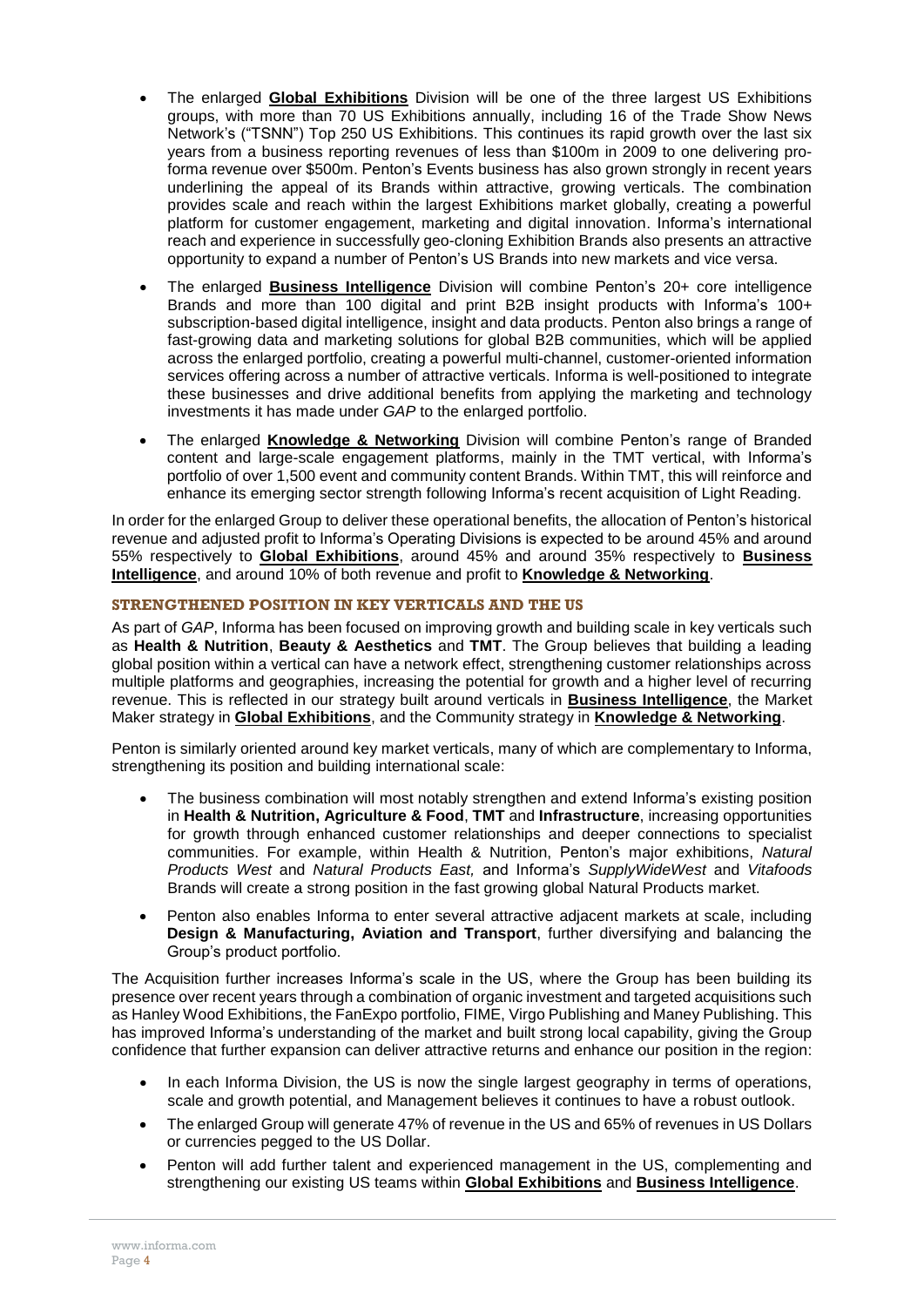### **ENHANCED CAPABILITIES IN EVENT SERVICES, B2B MEDIA BRANDS, DIGITAL COMMUNITIES AND B2B MARKETING SOLUTIONS**

Through *GAP*, Informa has been investing to strengthen its digital platforms, marketing and data analytics capabilities across the Group. The combination with Penton creates an exciting opportunity to enhance the Group's *GAP* ambitions and accelerate the development of a more integrated approach to customer engagement and revenue generation. Penton has particular strength and capability in several key areas:

## **Targeted B2B Media Brands:**

Penton maintains a portfolio of highly regarded, specialist B2B media Brands. These products are niche focused, targeting specialists in their respective fields within each of its five key verticals. Examples include:

- **Agriculture:** *Farm Progress*, a leading Brand for state-specific vertical agronomy information for US producers within 13 key states and regions
- **Natural Products & Food**: *Nation's Restaurant News*, a leading Brand in Foodservice media
- **Transportation**: *Aviation Week*, a leading Brand for the commercial/defence industry, reaching executives in over 180 countries
- **Design & Manufacturing:** *Electronic Design*, a Brand for electronic design engineers
- **Infrastructure:** *Transmission & Distribution*, a Brand for engineering and operating executives in the electric power industry

Historically, these Brands were predominantly print products but over the last decade Penton has taken a thoughtful and highly customized approach to migrating these properties to digital, based on the pace of demand shift for both users and marketers.

As a result, digital, data and marketing-related revenue and profit have increased steadily in recent years, reducing the historic weighting of Penton to print publishing. Although print profit contribution has contracted in recent years as other parts of the business have grown, demand for many of the ongoing print products remains strong, reflecting the relevance of the content and format for reaching certain target audiences. The majority of profits from these print products are currently generated through advertising and they are also a critical and growing source of value by providing an avenue for targeted B2B marketing to distinct customer groups that are buyers and/or key influencers in investment decisions. Specialised marketing platforms and capabilities within Penton enable the business to offer end-to-end solutions to corporates, by providing access, content, distribution and branding support, more specifically:

- A sophisticated and scaled content marketing business, which has experienced consistent growth and strong margins, producing highly strategic, turnkey programs to drive measurable return on investment for marketing partners, facilitated by three unique capabilities:
	- o **Vertical Expertise:** Deep understanding of user needs in each specific vertical Penton participates in
	- o **Content Expertise:** Foundational expertise in creating compelling content to activate target users
	- o **Data and Access:** Trusted relationships and direct access to target prospects in each of these verticals within their audience of around 20m B2B professionals
- A newly launched digital content platform for all its digital communities with sophisticated advertising tools and technology that uses contextual relevance to drive users to virtual education, digital marketplace and events.

Informa has begun to explore how to develop similar capabilities in order to exploit its Brands and B2B customer relationships more effectively and the Penton platform will accelerate this opportunity, most notably in the **Business Intelligence** Division.

## **Event Services:**

A highly proficient in-house Event Services business, which offers a full service platform for vendor selection and contract negotiation, strategy development, sponsorship development and execution, pricing strategies, launch programmes and other consultancy services.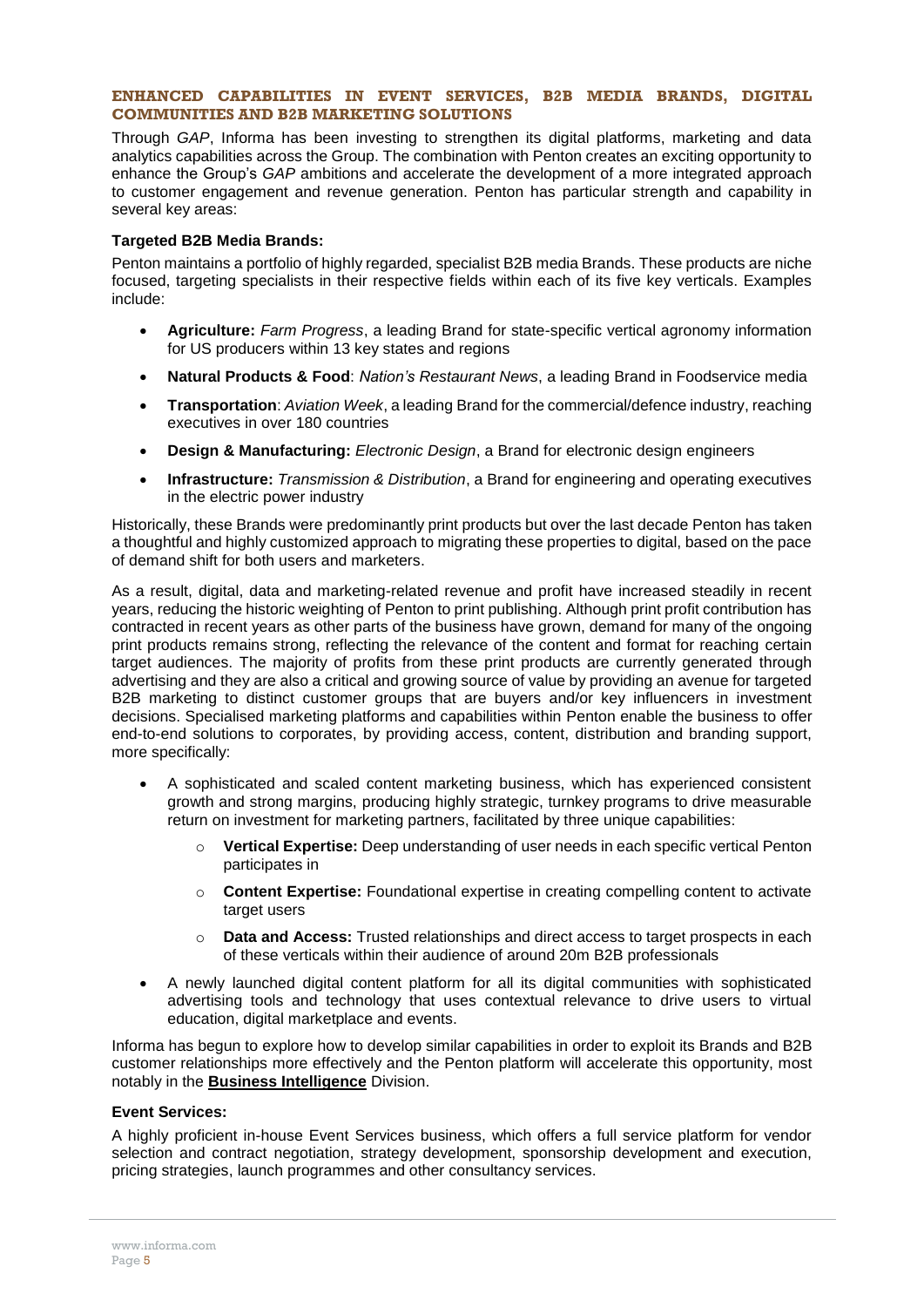### **Stephen A. Carter, Group Chief Executive, concluded:**

*"Together with our Growth Acceleration Plan, the addition of Penton Information Services creates*  further Balance and Breadth across the group portfolio. This powerful combination will enhance our *operational fitness and business capabilities, positioning Informa to deliver consistent growth in Revenue, Earnings and Dividends."*

## **INTEGRATION PLAN**

The extensive and exclusive discussions held with Penton over recent months have allowed Informa to gain a good understanding of the operational and cultural characteristics of the business, helping formulate a clear plan for the post-completion combination with Informa.

## **Approach:**

The approach to combining the two businesses will be one of *Measured Phasing*:

- **DISCOVER:** The period from announcement to completion will focus on further understanding the opportunities available through combining the two businesses
- **DELIVER**: From completion through to the early part of 2017 the primary focus will be on ensuring both Informa and Penton deliver on full year 2016 financial targets, set appropriate budgets for 2017 and maintain focus through what is a key period for subscription renewals and a number of major Exhibitions
- **COMBINE**: From the first quarter of 2017, we will then start to more formally combine forces to exploit the opportunities available

### **Executive Responsibility:**

On completion, Patrick Martell, the CEO of **Business Intelligence**, will work in transition, based in the US, with the current CEO of Penton, David Kieselstein, who has led its successful transformation over the last five years. This transition partnership will see Patrick become CEO of Penton and work to ensure the smooth and effective combination of the two businesses.

Charlie McCurdy, Chief Executive of the **Global Exhibitions** Division, will work alongside Patrick to oversee the enlarged Exhibitions business, which will now include more than 210 Exhibitions. In his previous role as Co-Founder of Primedia, Charlie managed many of the Brands within the Penton portfolio, giving him a strong working knowledge and understanding of the business he will incorporate into the Division.

## **ACQUISITION TIMETABLE**

The acquisition is expected to complete by early November, subject to the usual Hart-Scott-Rodino and other competition clearances.

| 15 September 2016      | Announcement date                                                                                |
|------------------------|--------------------------------------------------------------------------------------------------|
| 15 September 2016      | Posting of Circular to shareholders and Prospectus published                                     |
| 10 October 2016        | General Meeting for Shareholders                                                                 |
| 11 October 2016        | Admission of Rights Issue Shares and dealings in Nil Paid Rights on<br>the London Stock Exchange |
| <b>26 October 2016</b> | Results of Rights Issue announced                                                                |
| 26 October 2016        | Dealings in Rights Issue Shares, fully paid, commence on the<br>London Stock Exchange            |
| November 2016          | Expected date of completion                                                                      |

The Rights Issue has been fully underwritten by Barclays Bank PLC, Merrill Lynch International, HSBC Bank plc, Banco Santander, S.A., BNP Paribas and Commerzbank Aktiengesellschaft, London Branch.

Morgan Stanley & Co. International plc, Centerview Partners, Rothschild and Barclays Bank PLC acted as financial advisors on the transaction.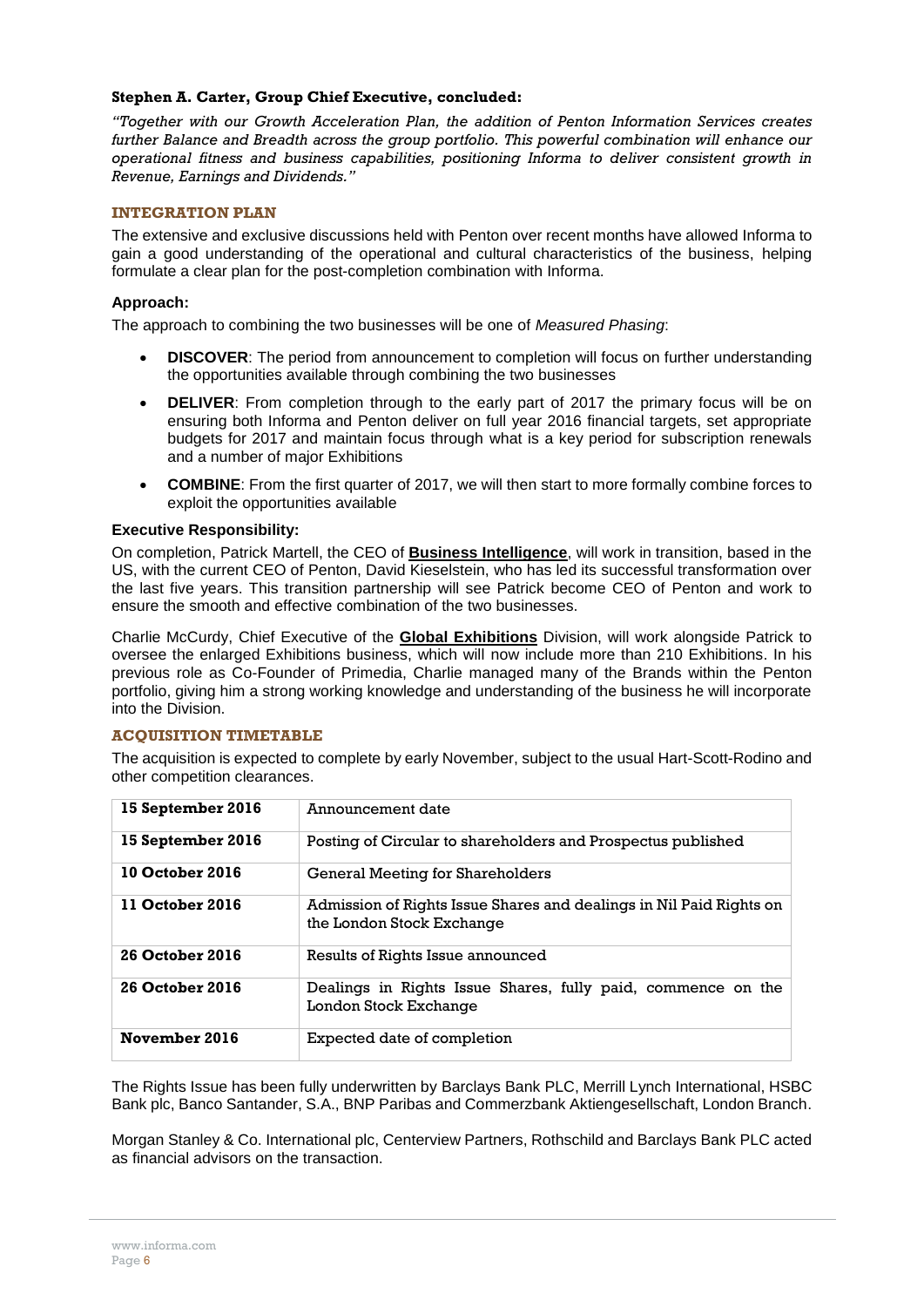#### **ENQUIRIES**

| Informa PLC                                         |                      |
|-----------------------------------------------------|----------------------|
| Stephen A. Carter, Group Chief Executive            | +44 (0) 20 7017 5771 |
| Gareth Wright, Group Finance Director               | +44 (0) 20 7017 7096 |
| Richard Menzies-Gow, Director of Investor Relations | +44 (0) 20 3377 3445 |
| <b>Teneo Strategy</b>                               |                      |
| Tim Burt / Ben Foster                               | +44 (0) 20 7240 3141 |
| Samantha Cohen                                      | $+1(212)8869356$     |

#### **ANALYSTS AND INVESTORS**

A presentation for analysts and institutional investors will be held today at 9.00am BST at The Brewery, 52 Chiswell Street, London, EC1Y 4SD. This will also be available via webcast on Informa's website at [www.informa.com.](http://www.informa.com/)

#### **GENERAL MEETING**

A General Meeting for Shareholders will be held at 10.30am BST on 10 October 2016 at The Conrad London St James, 22-28 Broadway, London, SW1H 0BH. Full details will be posted to shareholders with the Circular.

#### **2016 INFORMA INVESTOR DAY**

The 2016 Informa Investor Day was scheduled to take place on the morning of 6 October. Given the Group will now be within the Rights Issue period at the time, limiting the scope of what management can discuss publicly, the event will be subsequently rescheduled.

#### **IMPORTANT NOTICE**

**The defined terms set out in Part XVI of the Prospectus apply in this announcement. This announcement has been issued by and is the sole responsibility of Informa.**

**This announcement is not a prospectus but an advertisement and investors should not acquire any Nil Paid Rights, Fully Paid Rights or Rights Issue Shares referred to in this announcement except on the basis of the information contained in the Prospectus. The information contained in this announcement is for background purposes only and does not purport to be full or complete. No reliance may be placed for any purpose on the information contained in this announcement or its accuracy or completeness. This announcement cannot be relied upon for any investment contract or decision. The information in this announcement is subject to change.**

**A copy of the Prospectus when published will be available from the registered office of Informa and on Informa's website at www.informa.com provided that the Prospectus will not, subject to certain exceptions, be available (whether through the website or otherwise) to Informa Shareholders in the Restricted Jurisdiction or the United States.**

**Neither the content of Informa's website nor any website accessible by hyperlinks on Informa's website is incorporated in, or forms part of, this announcement. The Prospectus will give further details of the Nil Paid Rights, the Fully Paid Rights and the Rights Issue Shares being offered pursuant to the Rights Issue.**

**This announcement is for information purposes only and is not intended to and does not constitute or form part of any offer or invitation to purchase or subscribe for, or any solicitation to purchase or subscribe for, Rights Issue Shares or to take up any entitlements to Rights Issue Shares in any jurisdiction in which such an offer or solicitation is unlawful. The information contained in this announcement is not for release, publication or distribution directly or indirectly in or into the United States or any of the Restricted Jurisdictions and should not be distributed, forwarded to or transmitted in or into any jurisdiction where to do so might constitute a violation of local securities laws or regulations.**

**This announcement does not contain, constitute, or form part of, an offer to sell or the solicitation of an offer or the solicitation of an offer to purchase or subscribe for any Company securities in the United States or any of the Restricted Jurisdiction. The Provisional Allotment**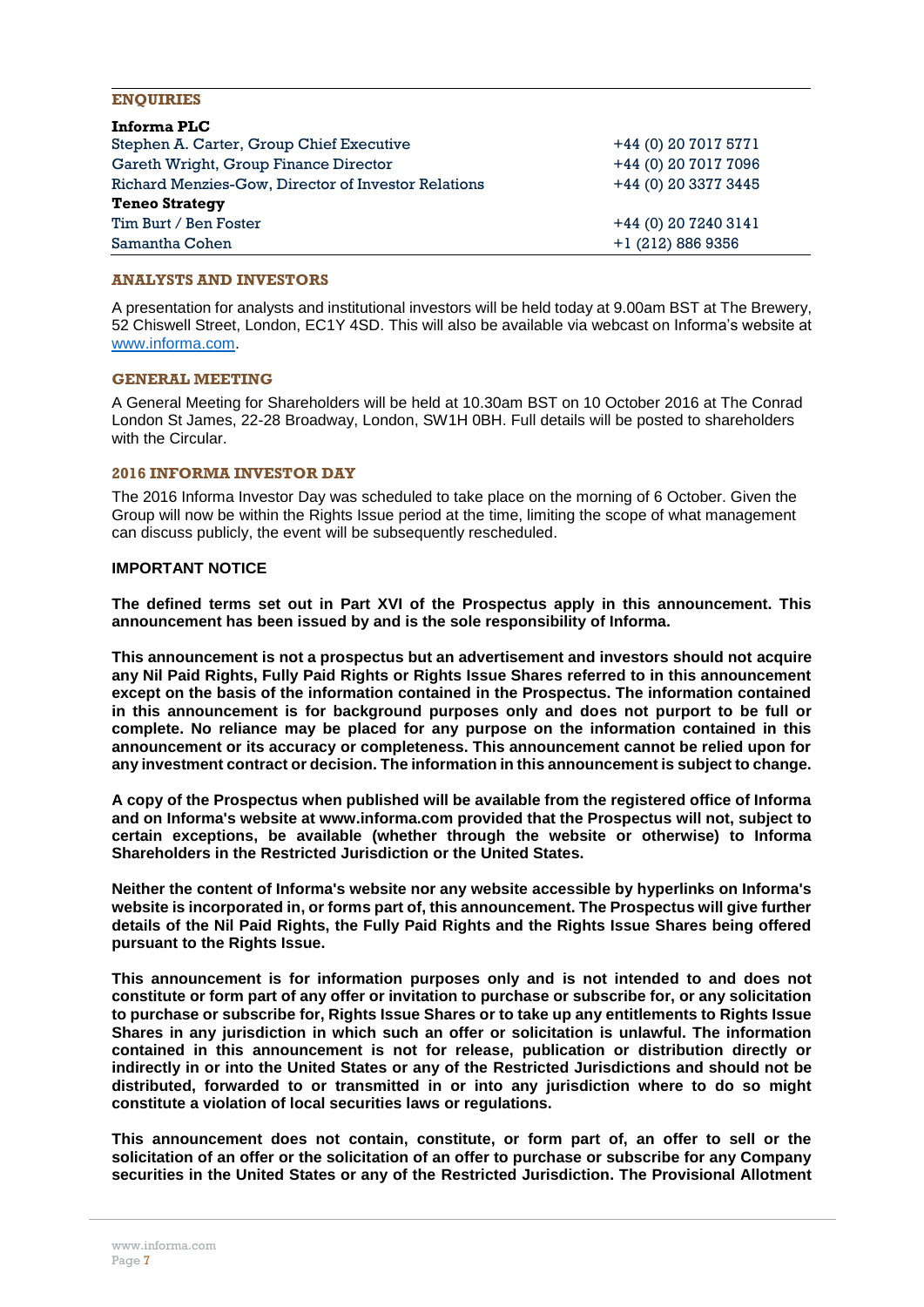**Letters and the Rights Issue Shares have not been and will not be registered under the US Securities Act of 1933, as amended (the "Securities Act") or under any securities laws of any state or other jurisdiction of the United States, and may not be offered, sold, taken up, exercised, resold, renounced, or otherwise transferred, directly or indirectly, in or into the United States absent registration under the Securities Act or pursuant to an available exemption from, or in a transaction not subject to, the registration requirements of the Securities Act and applicable state securities laws. The Company does not intend to register the securities or conduct a public offering in the United States.**

**There will be no public offering of the Provisional Allotment Letters, the Nil Paid Rights, the Fully Paid Rights or the Rights Issue Shares in the United States or any of the Restricted Jurisdictions.**

**The distribution of this announcement into jurisdictions other than the United Kingdom may be restricted by law, and, therefore, persons into whose possession this announcement comes should inform themselves about and observe any such restrictions. Any failure to comply with any such restrictions may constitute a violation of the securities laws of such jurisdiction. In particular, subject to certain exceptions, this announcement, the Prospectus and the Provisional Allotment Letter should not be distributed, forwarded to or transmitted in or into the United States or any of the Restricted Jurisdictions. Further this document is not for distribution in Canada, Japan or Australia. The information in this document does not constitute an offer of securities for sale in Canada, Japan or Australia.**

**This announcement does not constitute a recommendation concerning the Rights Issue. The price and value of securities can go down as well as up. Past performance is not a guide to future performance. The contents of this announcement are not to be construed as legal, business, financial or tax advice. Each Shareholder or prospective investor should consult his, her or its own legal adviser, business adviser, financial adviser or tax adviser for legal, financial, business or tax advice.**

**Barclays Bank PLC, acting through its Investment Bank ("Barclays"), which is authorised by the Prudential Regulation Authority (the "PRA") and regulated by the PRA and the FCA in the United Kingdom, is acting as sponsor, joint financial adviser, joint global coordinator and joint bookrunner exclusively for Informa and no one else in connection with the Rights Issue the Acquisition and/or other matters referred to in this document and will not regard any other person (whether or not a recipient of this document) as its client in relation to the Rights Issue and/or the Acquisition and is not, and will not be, responsible to any person other than Informa for providing the protections afforded to its clients, nor for providing advice in relation to the Acquisition, Rights Issue or any other matters referred to herein.**

**Merrill Lynch International ("BofA Merrill Lynch") is authorised by the PRA in the United Kingdom and regulated by the PRA and the FCA. BofA Merrill Lynch is acting as joint global coordinator and joint bookrunner in relation to the Rights Issue, exclusively for Informa and no one else in connection with the Rights Issue or the Acquisition and/or other matters referred to in this document and will not regard any other person (whether or not a recipient of this document) as a client of BofA Merrill Lynch in relation to the Rights Issue or the Acquisition, and is not, and will not be, responsible to anyone other than Informa for providing the protections afforded to BofA Merrill Lynch's clients and will not be responsible to any person other than Informa for providing the protections afforded to BofA Merrill Lynch's clients, nor for providing advice in relation to the Rights Issue or the Acquisition or any other matters referred to herein.**

**HSBC Bank plc ("HSBC") is authorised by the PRA and regulated by the FCA and the PRA in the United Kingdom. Banco Santander, S.A. ("Banco Santander") is a Spanish public limited company, incorporated under the laws of Spain and lead regulated by the Bank of Spain and the Spanish Securities Market Commission (the "CNMV"), and in the United Kingdom authorised by the PRA and regulated by the FCA and the PRA. BNP Paribas is lead supervised by the European Central Bank (the "ECB") and the Autorité de Contrôle Prudentiel et de Résolution (the "ACPR"). Commerzbank Aktiengesellschaft, London Branch ("Commerzbank", together with Barclays, BofA Merrill Lynch, HSBC, Banco Santander and BNP Paribas, the "Underwriters") is authorised under German Banking Law by BaFin (the Federal Financial Supervisory Authority) and is authorised and subject to limited regulation by the FCA and PRA in the United Kingdom. HSBC (together with Barclays and BofA Merrill Lynch, the "Joint Bookrunners"), which is acting as**